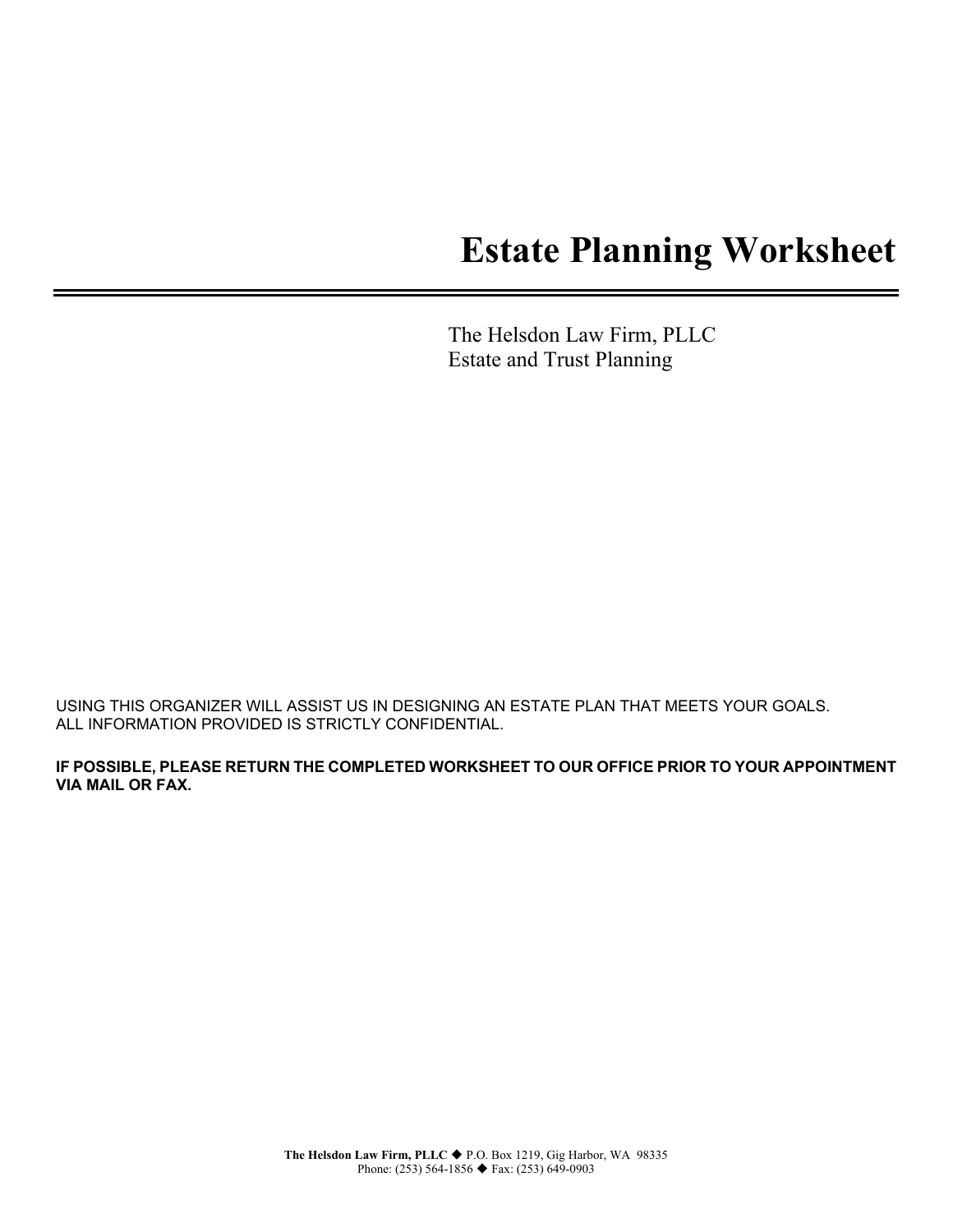# **Part I Personal Information**

| Also Known As (other names used to title property and accounts)                                         |                                                                 |                                                                                                                                                                                                                               |  |
|---------------------------------------------------------------------------------------------------------|-----------------------------------------------------------------|-------------------------------------------------------------------------------------------------------------------------------------------------------------------------------------------------------------------------------|--|
|                                                                                                         |                                                                 |                                                                                                                                                                                                                               |  |
|                                                                                                         |                                                                 |                                                                                                                                                                                                                               |  |
|                                                                                                         |                                                                 |                                                                                                                                                                                                                               |  |
|                                                                                                         |                                                                 |                                                                                                                                                                                                                               |  |
| Employer Position Position Position Position                                                            |                                                                 |                                                                                                                                                                                                                               |  |
|                                                                                                         |                                                                 |                                                                                                                                                                                                                               |  |
|                                                                                                         |                                                                 |                                                                                                                                                                                                                               |  |
|                                                                                                         |                                                                 |                                                                                                                                                                                                                               |  |
| Client's Spouse or Second Grantor's Legal Name<br>(name most often used to title property and accounts) |                                                                 | the control of the control of the control of the control of the control of the control of the control of the control of the control of the control of the control of the control of the control of the control of the control |  |
| Also Known As (other names used to title property and accounts)                                         |                                                                 | <u> 1989 - Johann John Stein, mars et al. (</u> † 1920)                                                                                                                                                                       |  |
|                                                                                                         |                                                                 |                                                                                                                                                                                                                               |  |
|                                                                                                         |                                                                 |                                                                                                                                                                                                                               |  |
|                                                                                                         |                                                                 |                                                                                                                                                                                                                               |  |
|                                                                                                         |                                                                 |                                                                                                                                                                                                                               |  |
| Employer Position Position Position Position                                                            |                                                                 |                                                                                                                                                                                                                               |  |
|                                                                                                         |                                                                 |                                                                                                                                                                                                                               |  |
|                                                                                                         | $\Box$ It is okay to communicate with me via my E-mail address. |                                                                                                                                                                                                                               |  |

# **Children and Other Family Members**

*(Use full legal name. Use "JT" if both spouses are the parents, "1" if client or first listed grantor is the parent, "2" if spouse or second listed grantor is the parent, "S" if a single parent.)*

| Name                                                                                                                                                                                                                                | <b>Birth date</b> | <b>Parent or Relationship</b>                                                                                               |
|-------------------------------------------------------------------------------------------------------------------------------------------------------------------------------------------------------------------------------------|-------------------|-----------------------------------------------------------------------------------------------------------------------------|
| <u> 1989 - Andrea Santa Andrea Santa Andrea Santa Andrea Santa Andrea Santa Andrea Santa Andrea Santa Andrea San</u>                                                                                                                |                   | <u> 1989 - Andrea Andrew Maria (h. 1989).</u>                                                                               |
|                                                                                                                                                                                                                                     |                   | <u> 2000 - Andrea Andrew Maria (b. 1989)</u>                                                                                |
| <u> 1989 - Andrea Santa Andrea Santa Andrea Santa Andrea Santa Andrea Santa Andrea Santa Andrea Santa Andrea San</u>                                                                                                                |                   | <u> 1989 - Johann Harry Harry Harry Harry Harry Harry Harry Harry Harry Harry Harry Harry Harry Harry Harry Harry</u>       |
| <u> 1989 - Andrea Santa Andrea Andrea Andrea Andrea Andrea Andrea Andrea Andrea Andrea Andrea Andrea Andrea Andr</u>                                                                                                                |                   | <u> 1980 - Johann Stein, mars an deutscher Stein und der Stein und der Stein und der Stein und der Stein und der</u>        |
| Comments: <u>example</u> and the comments of the comments of the comments of the comments of the comments of the comments of the comments of the comments of the comments of the comments of the comments of the comments of the co |                   | <u> 2000 - Andrea Andrew Maria (</u> 1980), president al provincia de la construcción de la construcción de la construcción |
| <u> 1989 - Andrea Andrea Andrea Andrea Andrea Andrea Andrea Andrea Andrea Andrea Andrea Andrea Andrea Andrea And</u>                                                                                                                |                   |                                                                                                                             |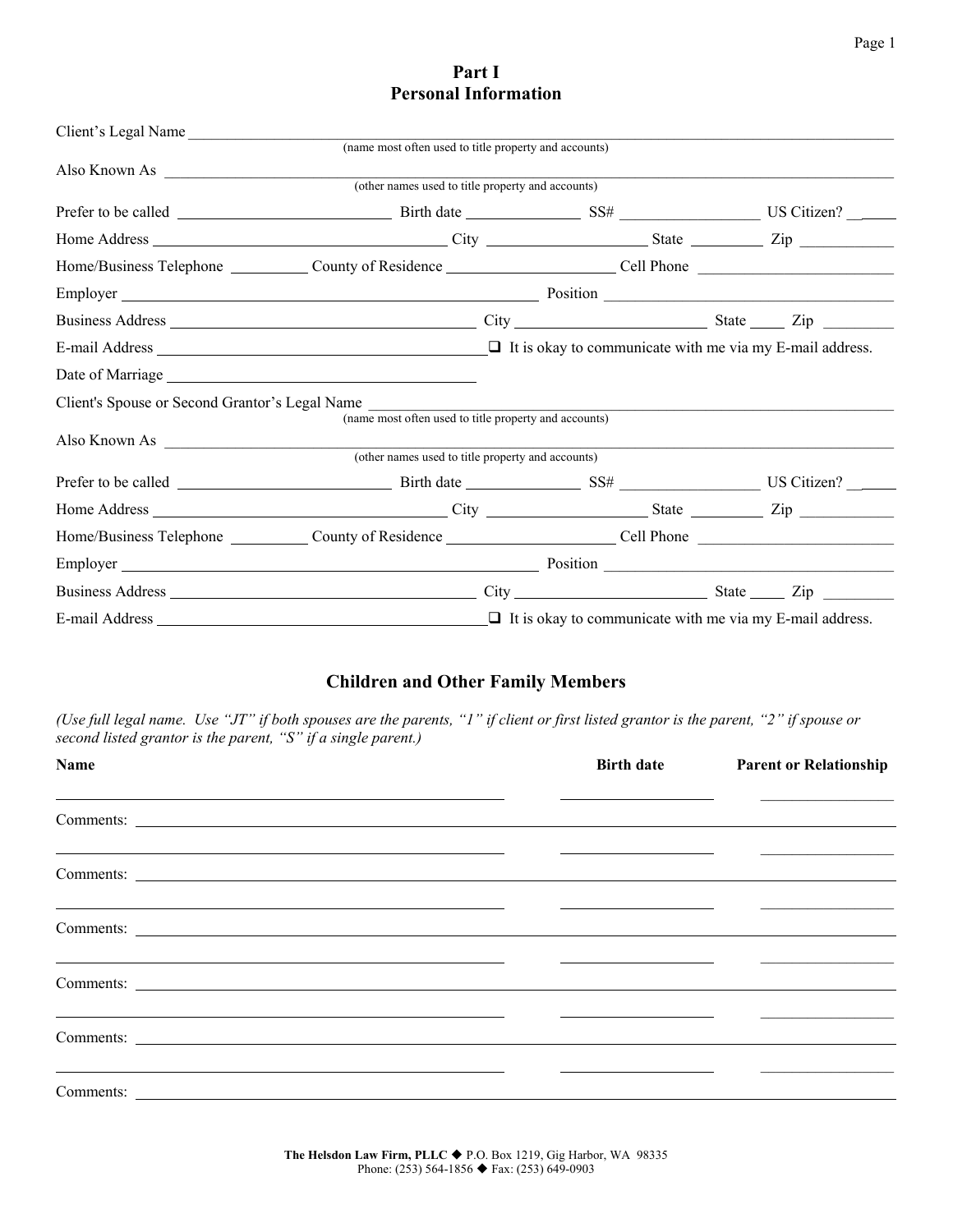### **Advisors**

| Name                                                                                                                                                                                                                          | <b>Telephone</b> |
|-------------------------------------------------------------------------------------------------------------------------------------------------------------------------------------------------------------------------------|------------------|
|                                                                                                                                                                                                                               |                  |
| Accountant                                                                                                                                                                                                                    |                  |
|                                                                                                                                                                                                                               |                  |
| Life Insurance Agent Life is a state of the state of the state of the state of the state of the state of the state of the state of the state of the state of the state of the state of the state of the state of the state of |                  |

# **Your Concerns**

Please rate the following as to how important they are to you: *(H high concern, S some concerned, L low concern, N/A no concern or not applicable)* 

# **Description Level of Concern**

|                                                                                                                                                               | <b>Client</b> | <b>Spouse</b> |
|---------------------------------------------------------------------------------------------------------------------------------------------------------------|---------------|---------------|
| Desire to get affairs in order and create a comprehensive plan to manage affairs in case of<br>death or disability.                                           |               |               |
| Providing for and protecting a spouse.                                                                                                                        |               |               |
| Providing for and protecting children.                                                                                                                        |               |               |
| Providing for and protecting grandchildren.                                                                                                                   |               |               |
| Disinheriting a family member.                                                                                                                                |               |               |
| Providing for charities at the time of death.                                                                                                                 |               |               |
| Plan for the transfer and survival of a family business.                                                                                                      |               |               |
| Avoiding or reducing your estate taxes.                                                                                                                       |               |               |
| Avoiding probate.                                                                                                                                             |               |               |
| Reduce administration costs at time of your death.                                                                                                            |               |               |
| Avoiding a conservatorship ("living probate") in case of a disability.                                                                                        |               |               |
| Avoiding will contests or other disputes upon death.                                                                                                          |               |               |
| Protecting assets from lawsuits or creditors.                                                                                                                 |               |               |
| Preserving the privacy of affairs in case of disability or at time of death from business<br>competitors, predators, dishonest persons and curiosity seekers. |               |               |
| Plan for a child with disabilities or special needs, such as medical or learning disabilities.                                                                |               |               |
| Protecting children's inheritance from the possibility of failed marriages.                                                                                   |               |               |
| Protect children's inheritance in the event of a surviving spouse's remarriage.                                                                               |               |               |
| Provide that your death shall not be unnecessarily prolonged by artificial means or<br>measures.                                                              |               |               |
| Other Concerns (Please list below):                                                                                                                           |               |               |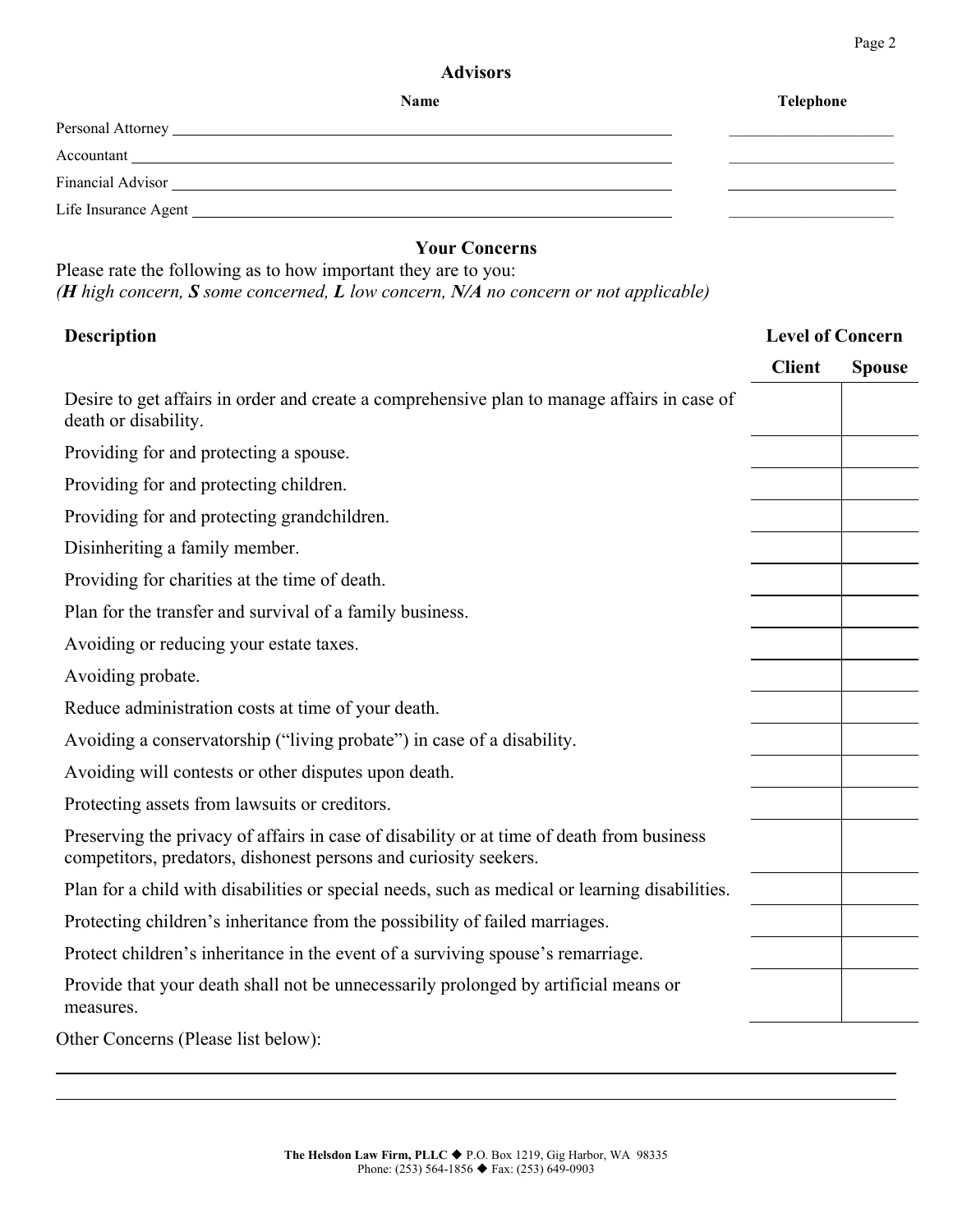# **Important Family Questions**

| (Please check "Yes" or "No" for your answer)                                                                                                                                            | Yes | $\bf No$ |
|-----------------------------------------------------------------------------------------------------------------------------------------------------------------------------------------|-----|----------|
| Are you (or your spouse) receiving Social Security, disability, or other governmental<br>benefits? Describe                                                                             |     |          |
| Are you (or your spouse) making payments pursuant to a divorce or property settlement<br>order? Please furnish a copy                                                                   |     |          |
| If married, have you and your spouse signed a pre- or post-marriage contract? Please<br>furnish a copy                                                                                  |     |          |
| Have you (or your spouse) been widowed? If a federal estate tax return or a state death<br>tax return was filed, please furnish a copy                                                  |     |          |
| Have you (or your spouse) ever filed federal or state gift tax returns?<br>Please furnish copies of these returns                                                                       |     |          |
| Have you (or your spouse) completed previous will, trust, or estate planning? Please<br>furnish copies of these documents                                                               |     |          |
| Do you support any charitable organizations now that you wish to make provisions for<br>at the time of your death? If so, please explain below.                                         |     |          |
| Are there any other charitable organizations you wish to make provisions for at the time<br>of your death? If so, please explain below.                                                 |     |          |
| If married, have you lived in any of the following states while married to each other?<br>Arizona, California, Idaho, Louisiana, Nevada, New Mexico, Texas, Washington, or<br>Wisconsin |     |          |
| Are you (or your spouse) currently the beneficiary of anyone else's trust? If so, please<br>explain below.                                                                              |     |          |
| Do any of your children have special educational, medical, or physical needs?                                                                                                           |     |          |
| Do any of your children receive governmental support or benefits?                                                                                                                       |     |          |
| Do you provide primary or other major financial support to adult children or others?                                                                                                    |     |          |

# **Additional Information**

l l l l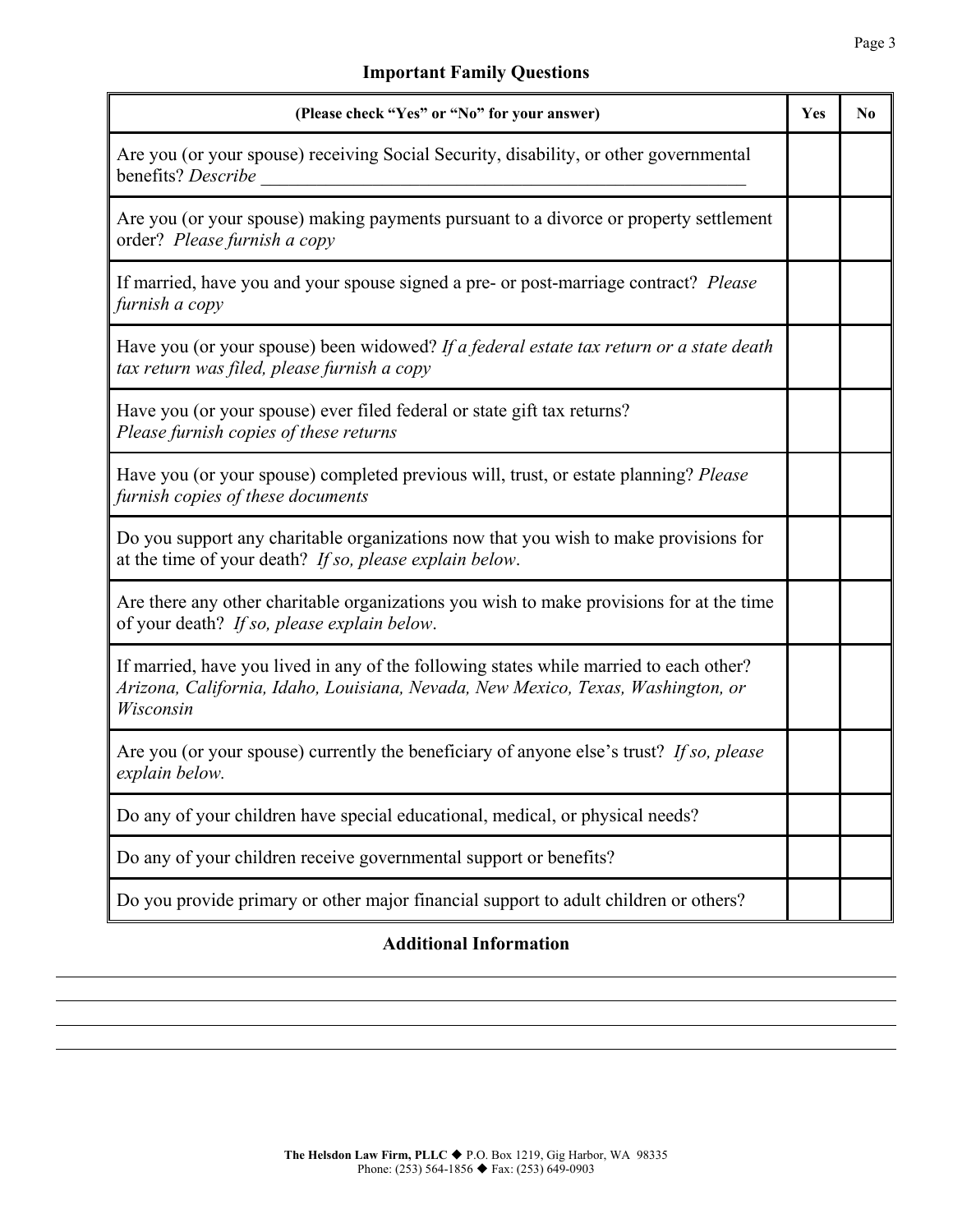#### **Part II**

# **Property Information**

# **Instructions for completing the Property Information checklist:**

| <b>General Headings</b> | This Property Information checklist helps you list all the property you<br>own and what it is worth. If you do not own property under a particular<br>heading, just leave that section blank. Under certain headings, you may<br>own more property than can be listed on this checklist. If so, attach extra<br>sheets of paper to list your additional property. |
|-------------------------|-------------------------------------------------------------------------------------------------------------------------------------------------------------------------------------------------------------------------------------------------------------------------------------------------------------------------------------------------------------------|
| <b>Type</b>             | Immediately after the heading for each kind of property is a brief<br>explanation of what property you should list under that heading.                                                                                                                                                                                                                            |
| "Owner" of Property     | How you own your property is extremely important for purposes of<br>properly designing and implementing your estate plan. For each property,<br>please indicate how the property is titled. When doing so, please use the<br>following abbreviations:                                                                                                             |

| <b>Owner of Property</b>                                                             | Use |
|--------------------------------------------------------------------------------------|-----|
| If married, Client's name alone, with no other person                                |     |
| If married, Spouse's name alone, with no other person                                |     |
| If married, Joint Tenancy with spouse                                                | JTS |
| Joint Tenancy with someone other than a spouse, <i>i.e.</i> a child,<br>parent, etc. | TTC |
| If you cannot determine how the property is owned                                    |     |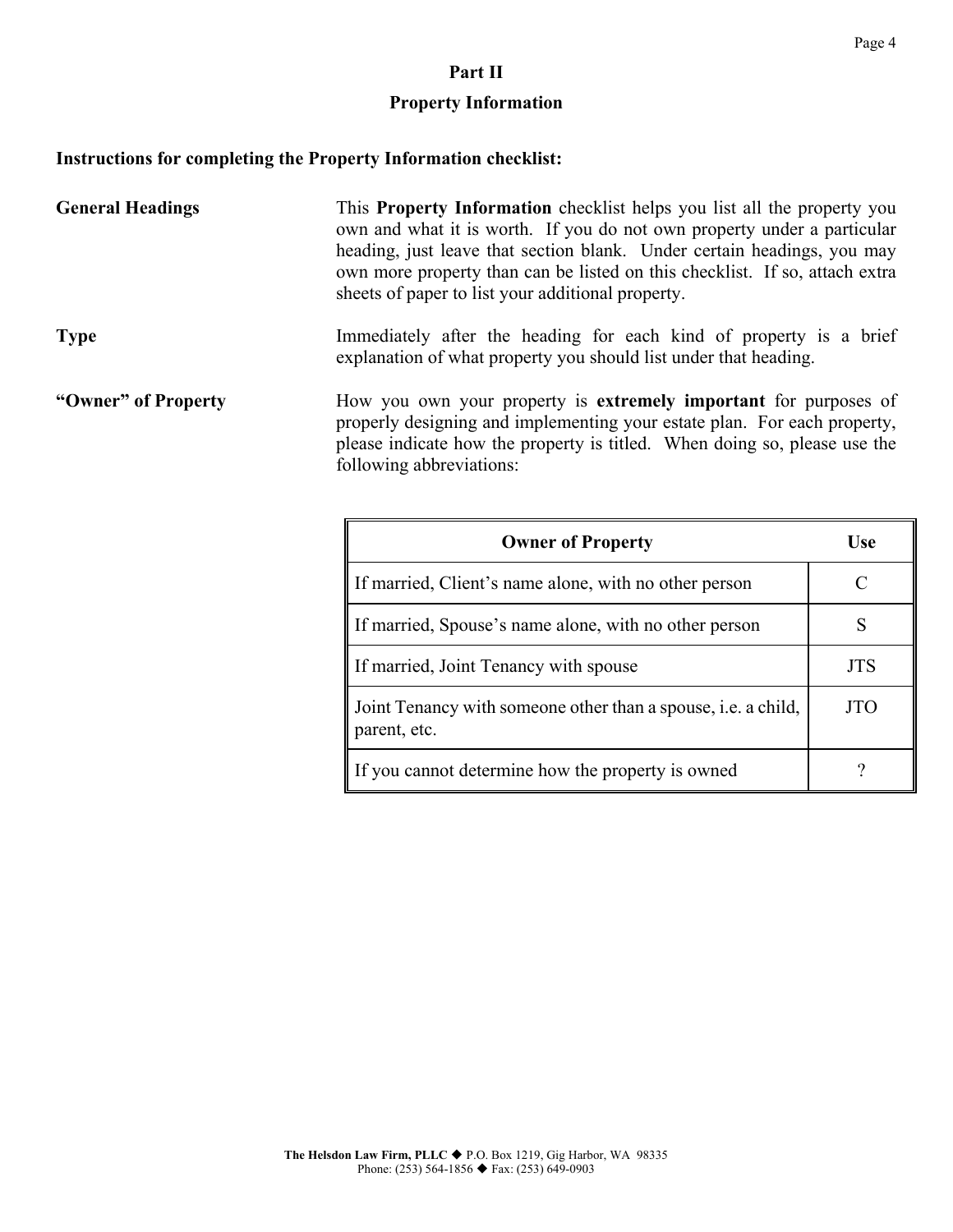#### Page 5

#### **Real Property**

**TYPE:** Any interest in real estate including your family residence, vacation home, timeshare, vacant land, etc.

| <b>General Description and/or Address</b> | Owner        | Market<br>Value | Loan<br><b>Balance</b> |
|-------------------------------------------|--------------|-----------------|------------------------|
|                                           |              |                 |                        |
|                                           | <b>Total</b> |                 |                        |

### **Furniture and Personal Effects**

**TYPE:** List separately only major personal effects such as jewelry, collections, antiques, furs, and all other valuable non-business personal property *(indicate type below and give a lump sum value for miscellaneous, less valuable items.).*

| <b>Type or Description</b>                            | Owner        | <b>Market Value</b> |
|-------------------------------------------------------|--------------|---------------------|
| Miscellaneous Furniture and Household Effects (Total) |              |                     |
|                                                       |              |                     |
|                                                       |              |                     |
|                                                       |              |                     |
|                                                       |              |                     |
|                                                       | <b>Total</b> |                     |
| $\mathbf{r}$ and $\mathbf{r}$ and $\mathbf{r}$        |              |                     |

#### **Automobiles, Boats, and RVs**

**TYPE:** For each motor vehicle, boat, RV, etc. please list the following: description, how titled, market value and encumbrance:

#### **Bank Accounts**

**TYPE:** Checking Account "CA", Savings Account "SA", Certificates of Deposit "CD", Money Market "MM" (*indicate type below). Do not include IRAs or 401(k)s here*

| Name of Institution and account number | Type | Owner        | Amount |
|----------------------------------------|------|--------------|--------|
|                                        |      |              |        |
|                                        |      |              |        |
|                                        |      |              |        |
|                                        |      |              |        |
|                                        |      |              |        |
|                                        |      | <b>Total</b> |        |

Note: If Account is in your name (or your spouse's name) for the benefit of a minor, please specify and give minor's name.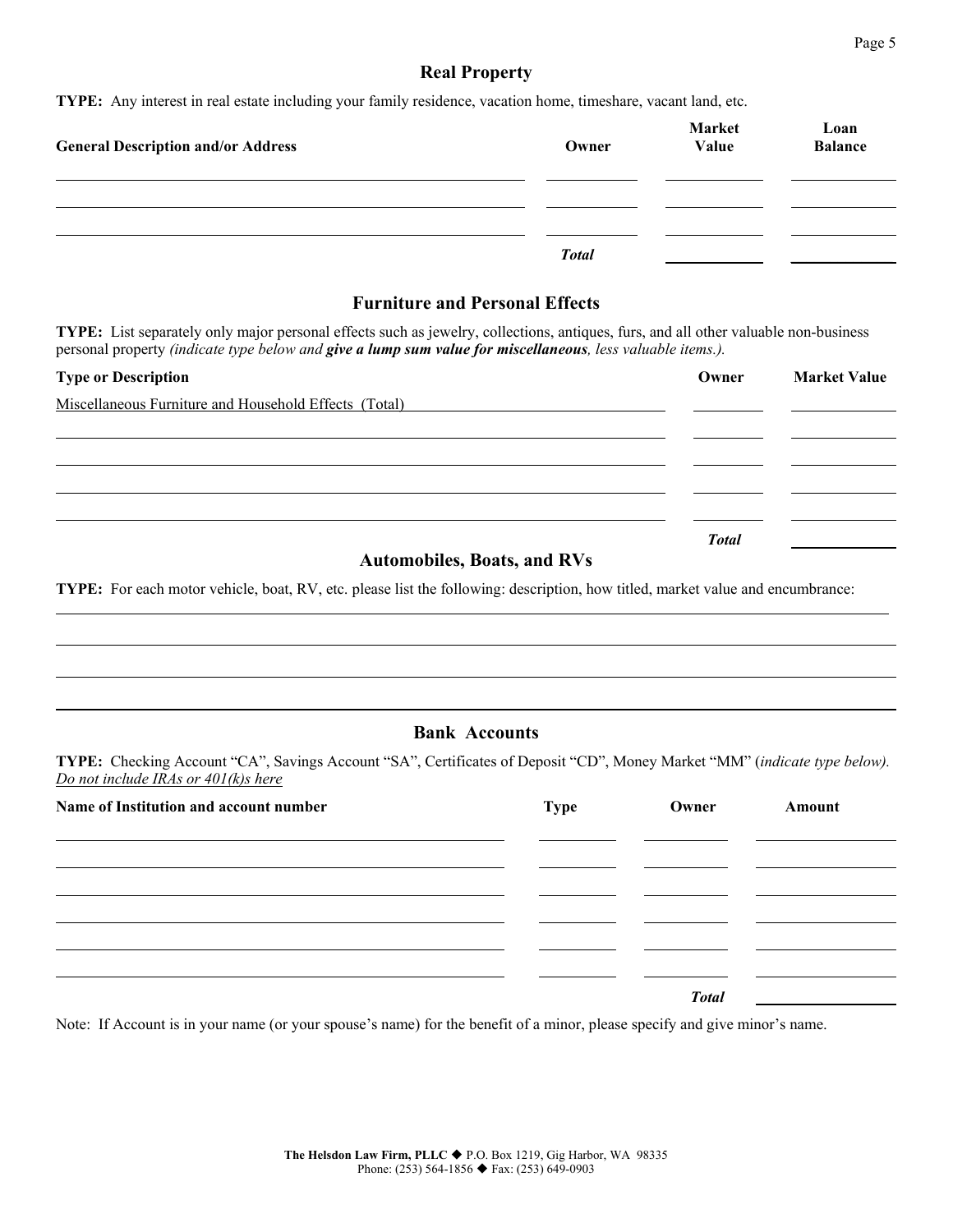# **Stocks and Bonds**

**TYPE:** List any and all stocks and bonds you own. If held in a brokerage account, lump them together under each account. *(indicate type below)*

| <b>Stocks, Bonds or Investment Accounts</b> | <b>Type</b> | <b>Acct. Number</b> | Owner        | Amount |
|---------------------------------------------|-------------|---------------------|--------------|--------|
|                                             |             |                     |              |        |
|                                             |             |                     |              |        |
|                                             |             |                     |              |        |
|                                             |             |                     |              |        |
|                                             |             |                     | <b>Total</b> |        |

#### **Life Insurance Policies and Annuities**

**TYPE:** Term, whole life, split dollar, group life, annuity. **ADDITIONAL INFORMATION:** Insurance company, type, face amount (death benefit), whose life is insured, who owns the policy, the current beneficiaries, who pays the premium, and who is the life insurance agent.

*Total*

#### **Retirement Plans**

**TYPE:** Pension (P), Profit Sharing (PS), H.R. 10, IRA, SEP, 401(K). **ADDITIONAL INFORMATION:** Describe the type of plan, the plan name, the current value of the plan, and any other pertinent information.

*Total*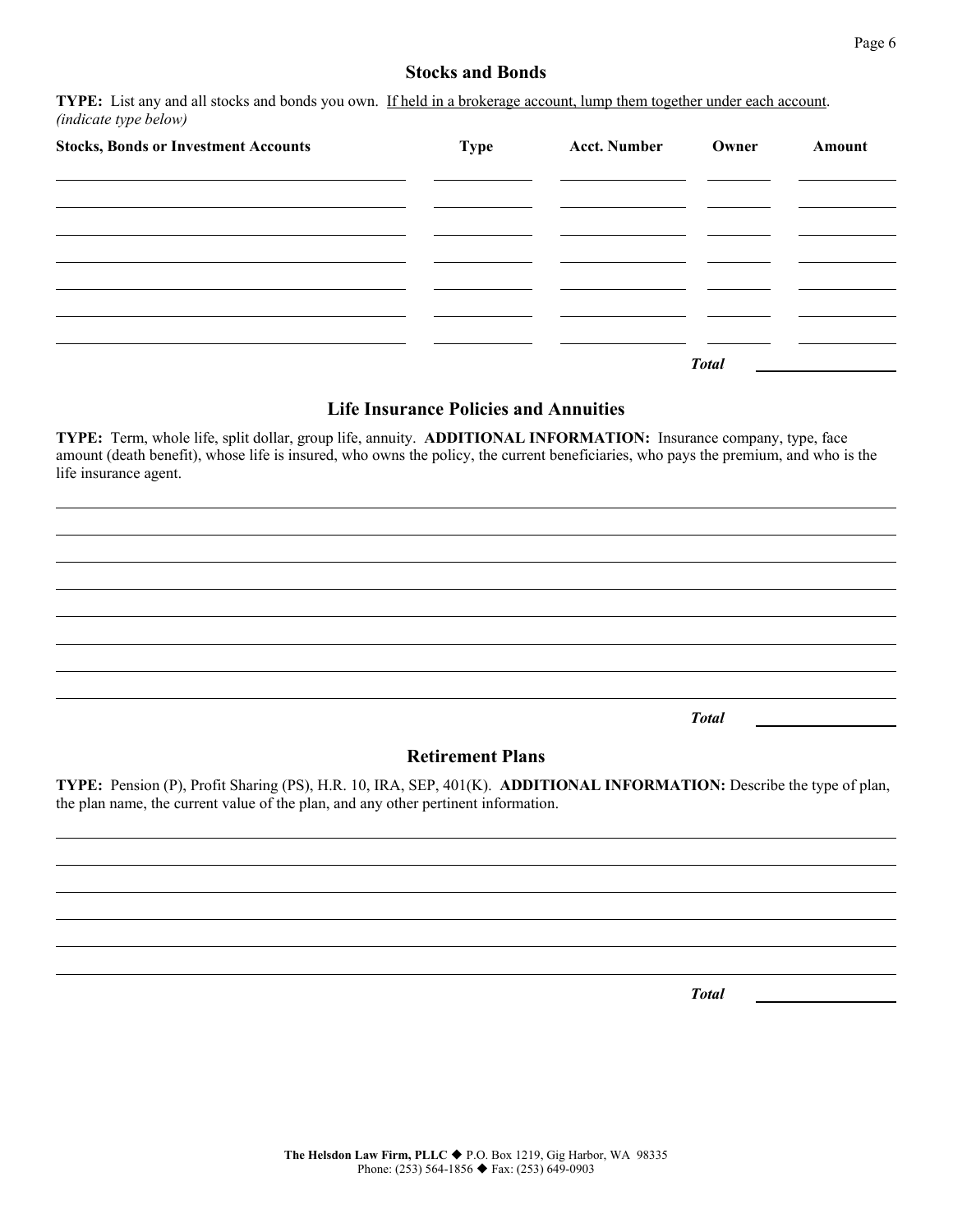#### **Business Interests**

**TYPE:** General and Limited Partnerships, Sole Proprietorships, privately-owned corporations, professional corporations, oil interests, farm, and ranch interests. **ADDITIONAL INFORMATION:** Give a description of the interests, who has the interest, your ownership in the interests, and the estimated value of the interests.

|                                                                                  |                          |                 | <b>Total</b> |                |
|----------------------------------------------------------------------------------|--------------------------|-----------------|--------------|----------------|
| TYPE: Mortgages or promissory notes payable to you, or other moneys owed to you. | <b>Money Owed To You</b> |                 |              |                |
|                                                                                  | Date of                  | <b>Maturity</b> | Owed         | Current        |
| <b>Name of Debtor</b>                                                            | <b>Note</b>              | <b>Date</b>     | to           | <b>Balance</b> |
|                                                                                  |                          |                 |              |                |
|                                                                                  |                          |                 |              |                |
|                                                                                  |                          |                 |              |                |
|                                                                                  |                          |                 | <b>Total</b> |                |

#### **Anticipated Inheritance, Gift, or Lawsuit Judgment**

**TYPE:** Gifts or inheritances that you expect to receive at some time in the future; or moneys that you anticipate receiving through a judgment in a lawsuit. **Describe in appropriate detail**.

**Description** 

#### *Total estimated value* 1

### **Other Assets**

\_\_\_\_\_\_\_\_\_\_\_\_\_\_\_\_\_\_\_\_\_\_\_\_\_\_\_\_\_\_\_\_\_\_\_\_\_\_\_\_\_\_\_\_\_\_\_\_\_\_\_\_\_\_\_\_\_\_\_\_\_\_\_\_\_\_\_\_\_\_\_\_\_\_\_\_\_\_\_\_\_\_\_\_\_\_\_\_\_\_\_\_\_\_\_\_\_\_\_\_\_\_\_\_\_\_

**TYPE:** Other property is any property that you have that does not fit into any listed category.

| <b>Type</b> | Owner        | Value |
|-------------|--------------|-------|
|             |              |       |
|             |              |       |
|             |              |       |
|             |              |       |
|             | <b>Total</b> |       |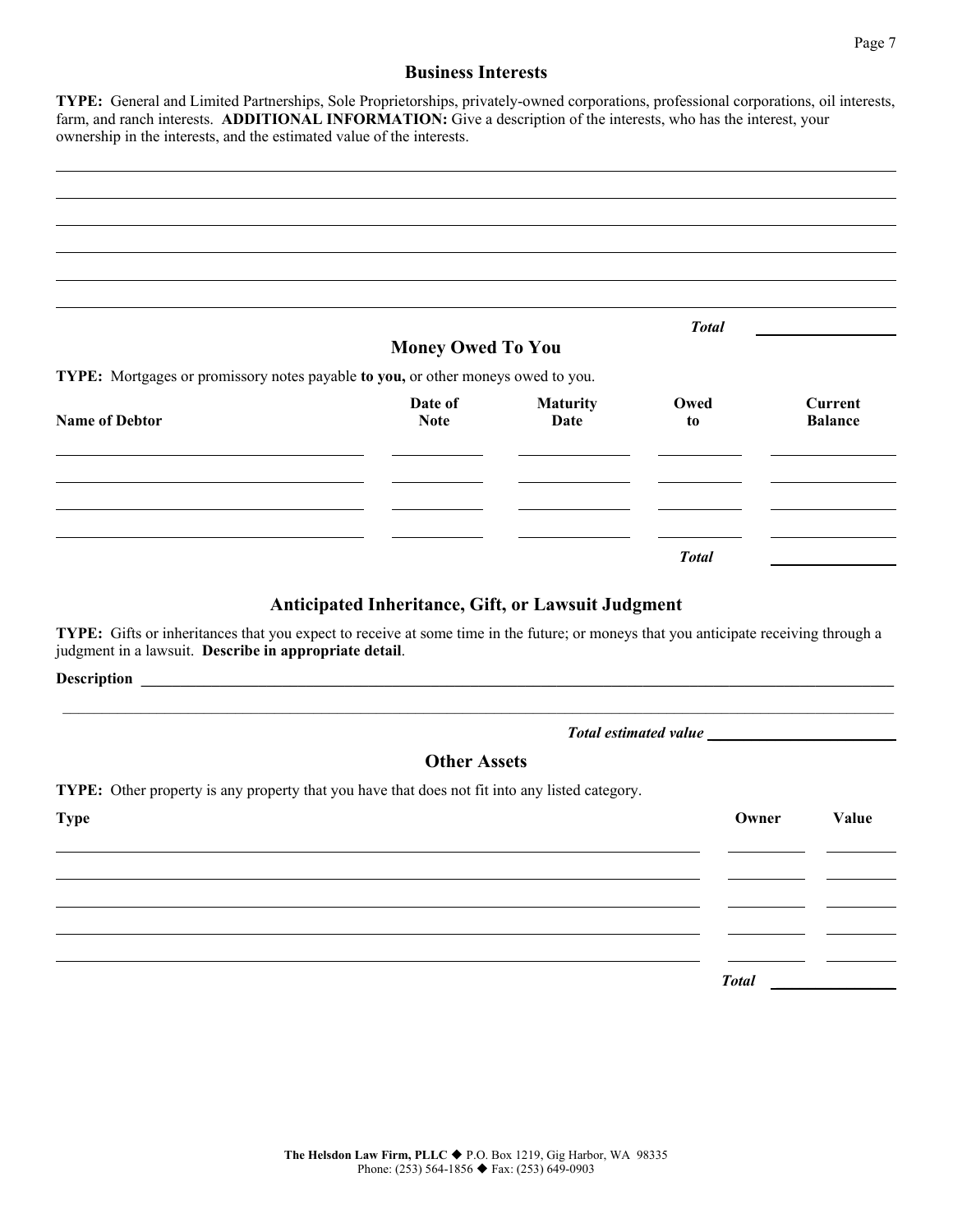# **Summary of Values**

|                                       | Amount*       |               |                    |
|---------------------------------------|---------------|---------------|--------------------|
| <b>Assets</b>                         | <b>Client</b> | <b>Spouse</b> | <b>Total Value</b> |
| <b>Real Property</b>                  |               |               |                    |
| <b>Furniture and Personal Effects</b> |               |               |                    |
| Automobiles, Boats and RV's           |               |               |                    |
| <b>Bank and Savings Accounts</b>      |               |               |                    |
| <b>Stocks and Bonds</b>               |               | $\mathbf{v}$  |                    |
| Life Insurance and Annuities          |               |               |                    |
| <b>Retirement Plans</b>               |               |               |                    |
| <b>Business Interests</b>             |               |               |                    |
| Money owed to you                     |               |               |                    |
| Anticipated Inheritance, Etc.         |               |               |                    |
| <b>Other Assets</b>                   |               |               |                    |
| <b>Total Assets:</b>                  |               |               |                    |

*\* Joint Property values enter 1/2 in client's column and 1/2 in spouse's column.*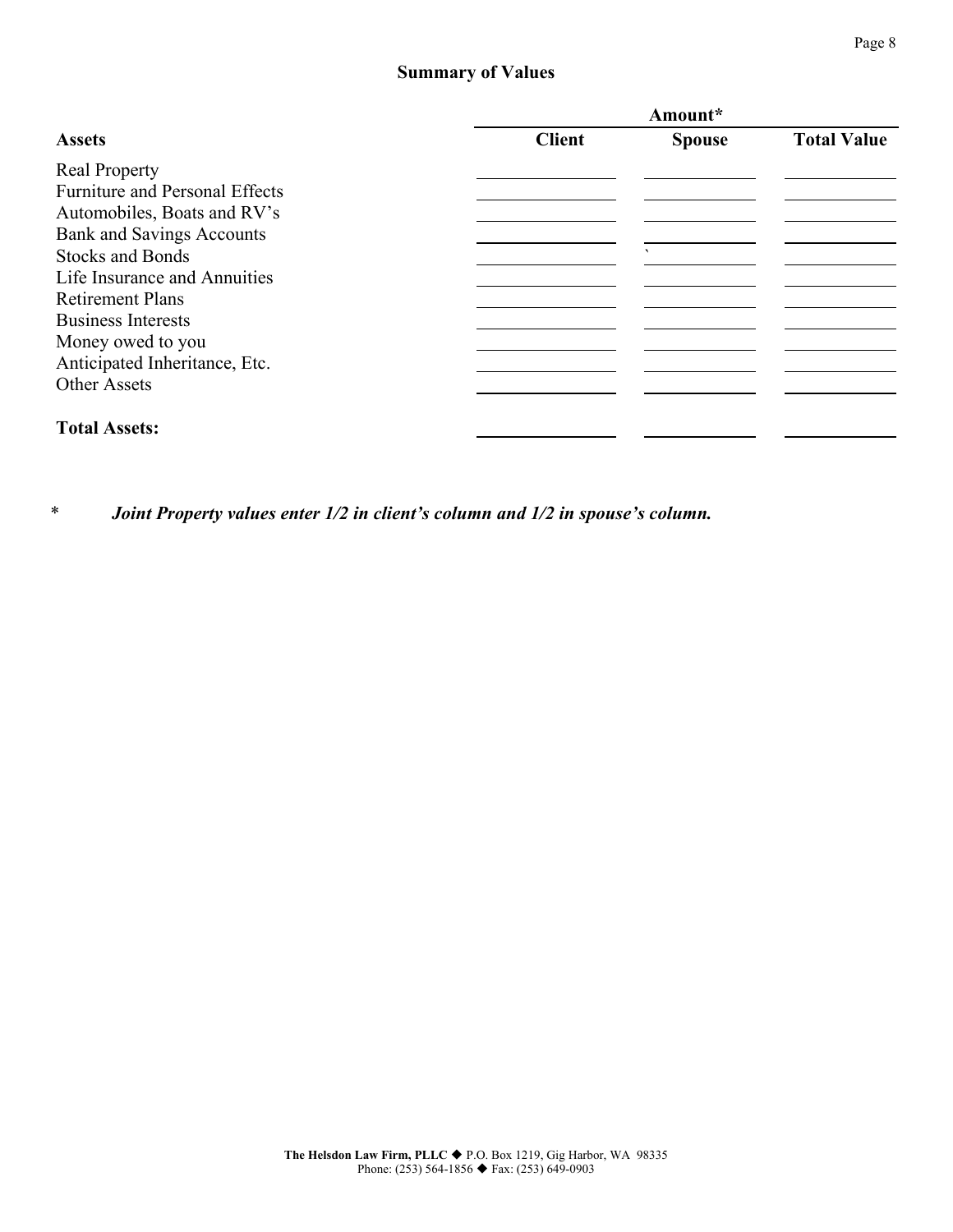# **Part III**

# **Design Information**

| PERSONS TO ACT FOR YOU:                                                                                                                                                                     |              |
|---------------------------------------------------------------------------------------------------------------------------------------------------------------------------------------------|--------------|
| GUARDIAN FOR MINOR CHILDREN: If you have any children under the age of 18, list in order of preference who you<br>wish to be guardian.                                                      |              |
| <b>Name and Address</b>                                                                                                                                                                     | Relationship |
| <b>INITIAL TRUSTEE(S): Usually the Maker will be the Trustee of his or her own trust. Often, both spouses, jointly. Allows</b><br>you to continue to jointly control your assets as before. |              |
| <b>Name and Address</b>                                                                                                                                                                     | Relationship |
| DISABILITY TRUSTEE: If you were unable to make decisions for yourself, who would you want to make decisions for<br>you with regard to your property and assets?<br><b>FOR CLIENT</b>        |              |
| <b>Name and Address</b>                                                                                                                                                                     | Relationship |
| <b>FOR SPOUSE</b><br><b>Name and Address</b>                                                                                                                                                | Relationship |
| <b>DEATH TRUSTEE:</b><br>After your death, who do you want carrying out your instructions, for distribution to and, if                                                                      |              |
| desired, management of property for your beneficiaries?<br><b>FOR CLIENT</b><br><b>Name and Address</b>                                                                                     | Relationship |
|                                                                                                                                                                                             |              |
| <b>FOR SPOUSE</b>                                                                                                                                                                           |              |
| <b>Name and Address</b>                                                                                                                                                                     | Relationship |
|                                                                                                                                                                                             |              |
|                                                                                                                                                                                             |              |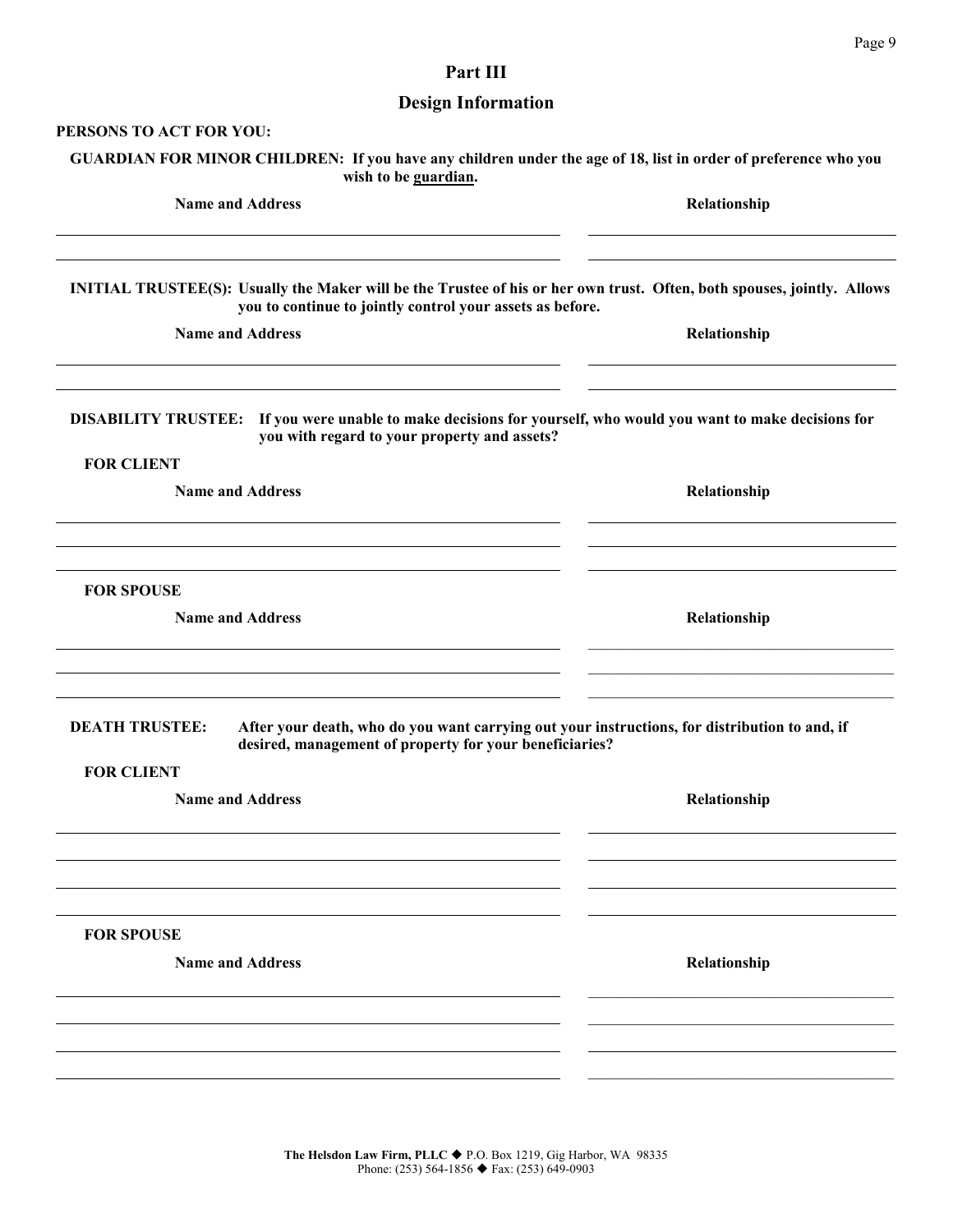**POWER OF ATTORNEY: If you were unable to make financial decisions for yourself, who would you want to make those decisions for you?**

| <b>CLIENT'S AGENT</b> |  |
|-----------------------|--|
|-----------------------|--|

|                                  | Name                                                                                                                                                                                              | Relationship                 | <b>Instructions or Guidelines</b>                                 |
|----------------------------------|---------------------------------------------------------------------------------------------------------------------------------------------------------------------------------------------------|------------------------------|-------------------------------------------------------------------|
| <b>SPOUSE'S AGENT</b>            | <b>Name</b>                                                                                                                                                                                       | Relationship                 | <b>Instructions or Guidelines</b>                                 |
|                                  |                                                                                                                                                                                                   |                              |                                                                   |
|                                  | Do you want to authorize your Financial Agent to make gifts on your behalf during any period of time you are incapacitated?                                                                       |                              |                                                                   |
|                                  | Client: $\Box$ Yes $\Box$ No                                                                                                                                                                      | Spouse: $\Box$ Yes $\Box$ No |                                                                   |
| <b>LIVING WILL:</b>              | Do you want to provide that the moment of your death not be unnecessarily prolonged by artificial<br>means or measures? ______ Do you want to provide that your organs and tissues should be made |                              |                                                                   |
| <b>HEALTH CARE:</b>              | If you were unable to make decisions for yourself, who would you want to make decisions for you<br>with regard to your medical treatment?                                                         |                              |                                                                   |
| <b>CLIENT'S AGENT</b>            |                                                                                                                                                                                                   |                              |                                                                   |
|                                  | <b>Name</b>                                                                                                                                                                                       | Relationship                 | <b>Instructions or Guidelines</b>                                 |
| <b>SPOUSE'S AGENT</b>            |                                                                                                                                                                                                   |                              |                                                                   |
|                                  | Name                                                                                                                                                                                              | Relationship                 | <b>Instructions or Guidelines</b>                                 |
| than nursing home?               | Do you want to authorize your Medical Agent to take whatever steps are necessary to keep you in a personal residence rather<br>Client: $\Box$ Yes $\Box$ No                                       | Spouse: $\Box$ Yes $\Box$ No |                                                                   |
| arrange for voluntary admission? | Do you want to provide that upon certification by 2 physicians of need for psychological or substance treatment, Agent may<br>Client: $\Box$ Yes $\Box$ No                                        | Spouse: $\Box$ Yes $\Box$ No |                                                                   |
| consideration to:                | In making distributions during any period of time the client is incapacitated, the successor Trustee shall give primary                                                                           |                              |                                                                   |
|                                  | $\Box$ Disabled spouse, the needs of others.<br>$\Box$ Disabled spouse needs and the needs of others equally.                                                                                     |                              | $\Box$ Disabled spouse and other spouse, and then needs of others |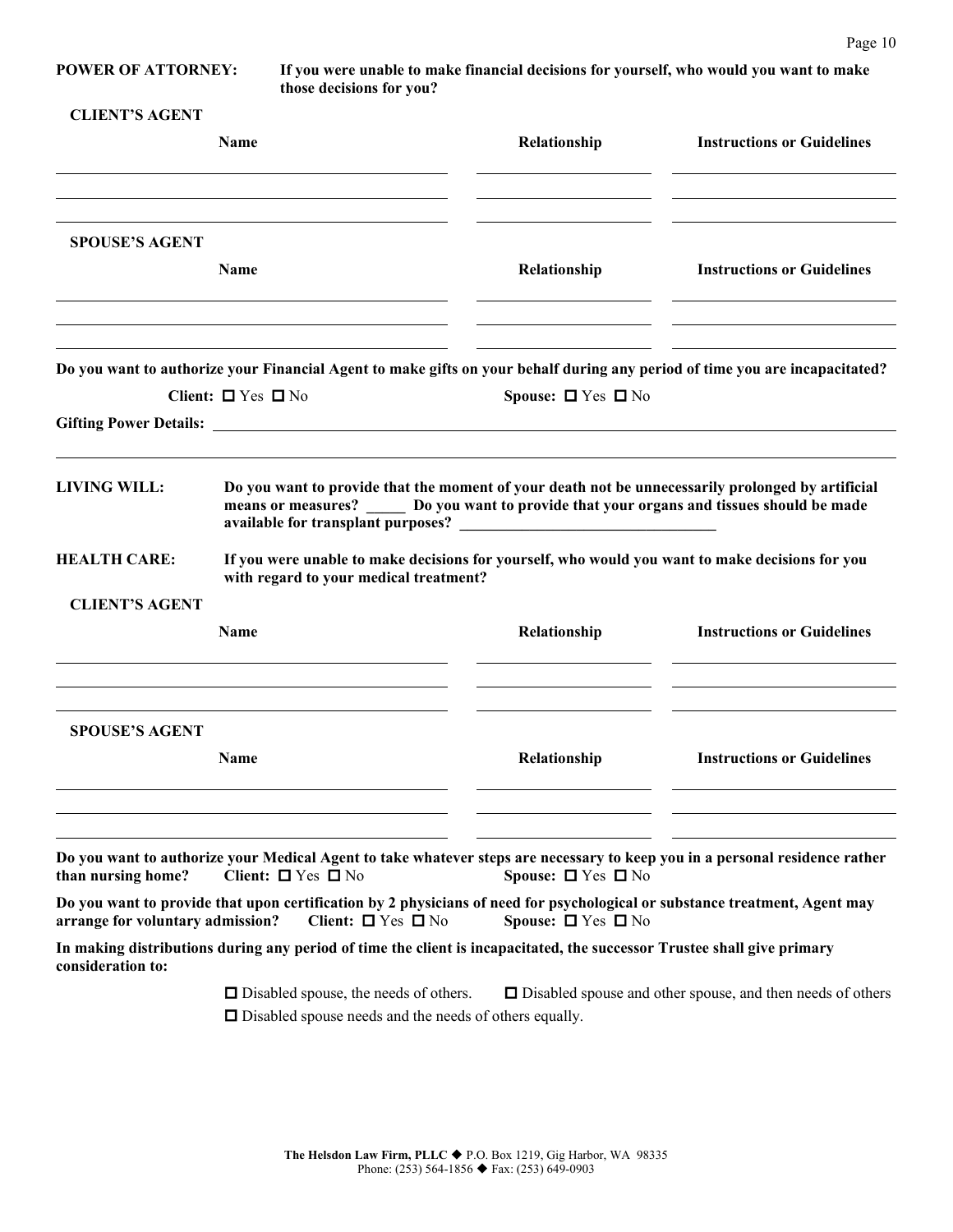#### **DISTRIBUTIONS OF PERSONAL PROPERTY AND SPECIFIC GIFTS**

|                                                    | distributed pursuant to a written list you may prepare later?                                                                |                           | $\Box$ Yes $\Box$ No                                   | USE OF PERSONAL PROPERTY MEMORANDUM: Do you want to provide that your personal property will be                           |
|----------------------------------------------------|------------------------------------------------------------------------------------------------------------------------------|---------------------------|--------------------------------------------------------|---------------------------------------------------------------------------------------------------------------------------|
|                                                    | Any property not listed on the memorandum should be distributed to:                                                          |                           |                                                        |                                                                                                                           |
| <b>FOR CLIENT:</b>                                 | $\Box$ Spouse, then children equally.<br>□ Spouse, then to balance of trust.<br>$\Box$ Spouse, then other named individuals. |                           | $\Box$ Children<br>$\Box$ To the balance of the trust. | $\Box$ Other named individuals. List on next line.                                                                        |
| <b>FOR SPOUSE:</b>                                 | $\Box$ Spouse, then children equally.<br>□ Spouse, then to balance of trust.<br>$\Box$ Spouse, then other named individuals. |                           | $\Box$ Children<br>$\Box$ To the balance of the trust. | $\Box$ Other named individuals. List on next line.                                                                        |
|                                                    | Indicate whether these gifts are to be made even if the other spouse is alive.                                               |                           |                                                        | SPECIFIC GIFTS: List any specific gifts of real estate or cash gifts you wish to make to either individuals or charities. |
| <b>FOR CLIENT:</b><br><b>Individual or Charity</b> |                                                                                                                              | <b>Amount or Property</b> |                                                        | <b>Contingent on Spouse predeceasing?</b>                                                                                 |
|                                                    |                                                                                                                              |                           |                                                        |                                                                                                                           |
|                                                    |                                                                                                                              |                           |                                                        |                                                                                                                           |
|                                                    |                                                                                                                              |                           |                                                        |                                                                                                                           |
|                                                    |                                                                                                                              |                           |                                                        |                                                                                                                           |
|                                                    |                                                                                                                              |                           |                                                        |                                                                                                                           |
|                                                    |                                                                                                                              |                           |                                                        |                                                                                                                           |
|                                                    |                                                                                                                              |                           |                                                        |                                                                                                                           |
|                                                    |                                                                                                                              |                           |                                                        |                                                                                                                           |
| <b>FOR SPOUSE:</b><br><b>Individual or Charity</b> |                                                                                                                              | <b>Amount or Property</b> |                                                        | <b>Contingent on Client predeceasing?</b>                                                                                 |
|                                                    |                                                                                                                              |                           |                                                        |                                                                                                                           |
|                                                    |                                                                                                                              |                           |                                                        |                                                                                                                           |
|                                                    |                                                                                                                              |                           |                                                        |                                                                                                                           |
|                                                    |                                                                                                                              |                           |                                                        |                                                                                                                           |
|                                                    |                                                                                                                              |                           |                                                        |                                                                                                                           |
|                                                    |                                                                                                                              |                           |                                                        |                                                                                                                           |
|                                                    |                                                                                                                              |                           |                                                        |                                                                                                                           |
|                                                    |                                                                                                                              |                           |                                                        |                                                                                                                           |
|                                                    |                                                                                                                              |                           |                                                        |                                                                                                                           |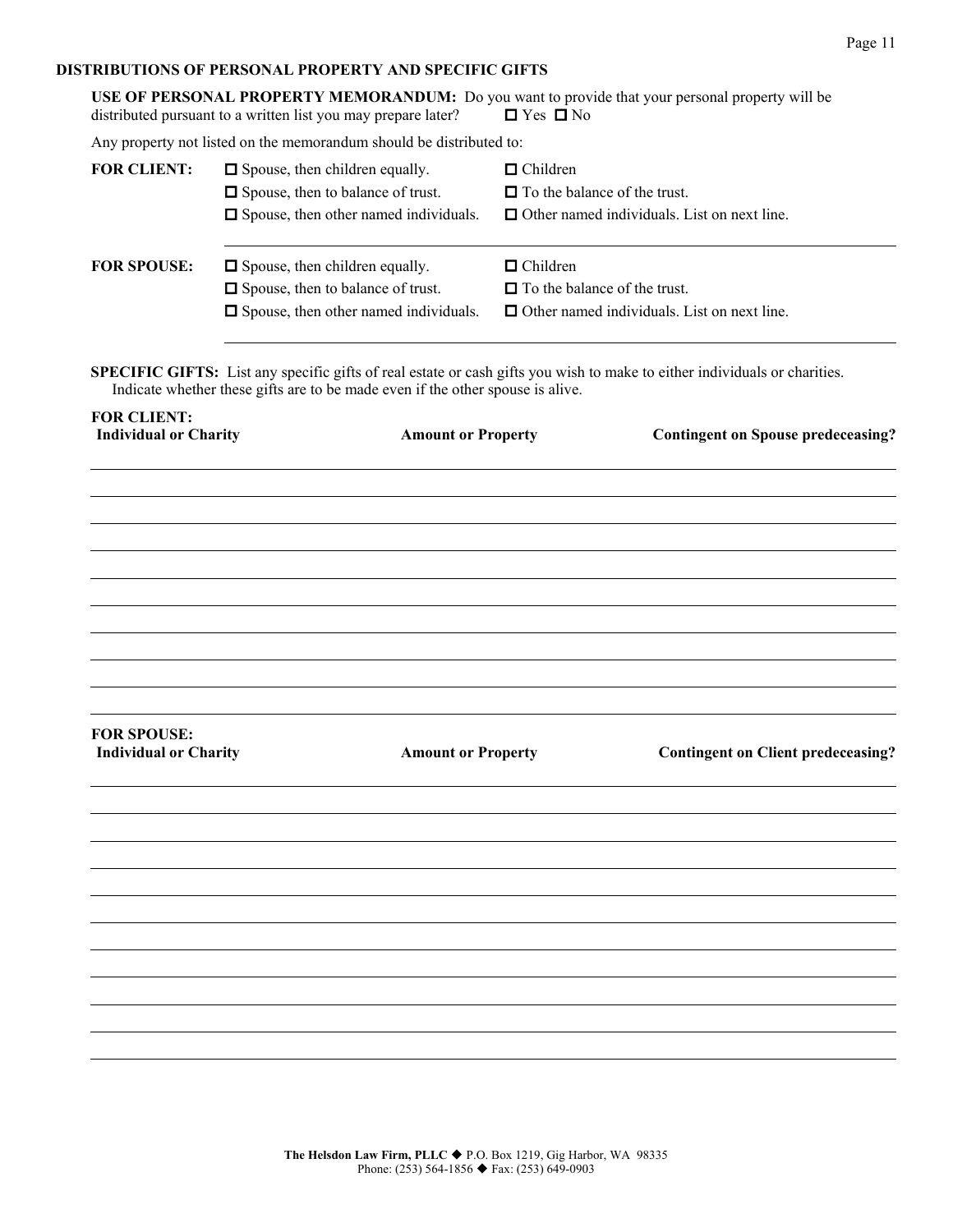#### **PROVIDING FOR THE SURVIVING SPOUSE UPON DEATH OF FIRST SPOUSE TO DIE**

**TO SURVIVING SPOUSE WITHOUT TAX PLANNING:** We recognize this does not provide any tax planning which may result in our beneficiaries paying significant optional estate taxes.

 $\Box$  All to surviving spouse.  $\Box$   $\Box$  % to surviving spouse.

 $\Box$  Minimum allowed by law to surviving spouse.

**DIVIDE INTO MARITAL AND FAMILY TRUSTS:** Designed to maximize estate tax savings. To accomplish this, an amount up to the applicable exclusion amount (currently \$5,000,000) will be transferred to the Family Trust and the balance, if any, to the Marital Trust. This is sometimes referred to as "A/B Trust Planning". The Marital Trust is sometimes referred to as the "A Trust" or "QTIP Trust". The Family Trust is sometimes referred to as the "B Trust", "By-Pass Trust" or "Credit Shelter Trust". Also provides protection for surviving spouse from creditors and predators. You decide how much control you want the surviving spouse to have. In the event of remarriage protects property for your heirs from a new spouse in case of death or divorce.

#### **MARITAL DEDUCTION FORMULA (OFFICE USE ONLY):**

| $\Box$ Disclaimer Provision     | □ Clayton Election   |
|---------------------------------|----------------------|
| $\Box$ Marital Pecuniary        | □ Marital Fractional |
| $\Box$ Credit Shelter Pecuniary |                      |

#### **DESIGN OF MARITAL SHARE:**

**OUTRIGHT:** We want to leave property outright to the surviving spouse. We recognize that this offers no protection from creditors or predators. Allows surviving spouse to leave property to whomever surviving spouse wants. Also allows a new spouse to possibly make claim on property in case of death or divorce

 **GENERAL APPOINTMENT TRUST:** All income and principal are available to the surviving spouse upon demand. The surviving spouse is free to do as he or she pleases. This would include the ability to remove all property in the Marital Share from the trust.

 **ALL INCOME – PRINCIPAL FOR NEEDS:** All income is distributed to surviving spouse; principal is available for his or her needs (health, education, and maintenance).

**ONLY INCOME:** Only income is distributed to surviving spouse. Principal is not available to the surviving spouse.

#### **DESIGN OF FAMILY SHARE:**

 **ALL INCOME – PRINCIPAL FOR NEEDS:** All income is distributed to surviving spouse; principal is available for needs (health, education, and maintenance).

Are descendants permissible beneficiaries of principal?\_\_\_\_

 **INCOME AND PRINCIPAL FOR NEEDS:** All income and principal is available for needs. Income may be accumulated and not distributed.

Are descendants permissible beneficiaries of income and/or principal?\_\_\_\_

**ONLY INCOME:** Only income is distributed to surviving spouse. Principal is not available to the surviving spouse.

WHO IS RESPONSIBLE FOR DETERMINING LIFETIME DISTRIBUTIONS: Is surviving spouse the sole trustee with a right to appoint cotrustees (surviving spouse then determines the management and distributions for his or her needs)? Do you wish to name someone to be the cotrustee with the surviving spouse?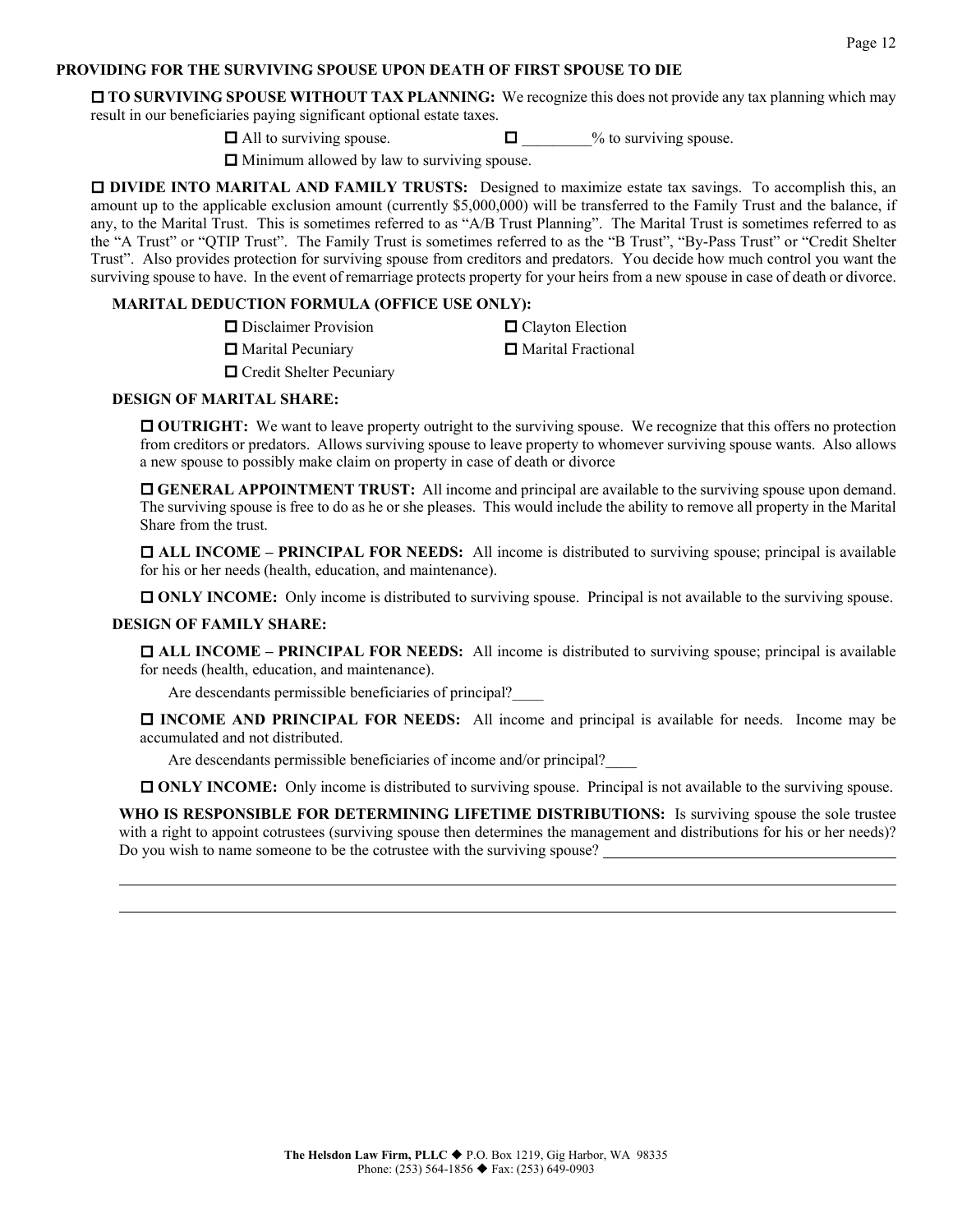**LIMITED POWER OF APPOINTMENT:** Do you want the surviving spouse to be able to modify the way property is distributed upon the surviving spouse's death?

If so, to whom may the surviving spouse distribute your property:

■ Your descendants

 $\Box$  Your descendants and their spouses

 $\Box$  Your descendants and charities

Your descendants, their spouses and charities

**□** Anyone, no limitations

#### **DIVISION OF PROPERTY UPON DEATH OF SECOND SPOUSE TO DIE**

# **DIVIDE EQUALLY BETWEEN OUR CHILDREN AND THE DESCENDANTS OF ANY DECEASED CHILDREN: DIVIDE AMONG NAMED INDIVIDUALS and/or CHARITIES:**

#### **HOW AND WHEN TO DISTRIBUTE MY PROPERTY:**

 **DISTRIBUTE OUTRIGHT TO OUR BENEFICIARIES:** Provides no protection from creditors, predators, or from themselves.

 **STRUCTURED TRUST:** You determine how long the property is to remain in trust. During the period of time the property is held in trust it is available to the beneficiary for needs (health, education and maintenance). You may give written instructions to the trustee outlining guidelines to follow in determining the beneficiary's needs. You may provide for a staggered distribution of principal. For example:. 1/3 at age 30 and balance at age 40. You decide who will manage the property and to carry out your distribution instructions. Does the beneficiary have a right to be a cotrustee and/or choose his or her own cotrustee? You decide how the trust is designed. List your desires: